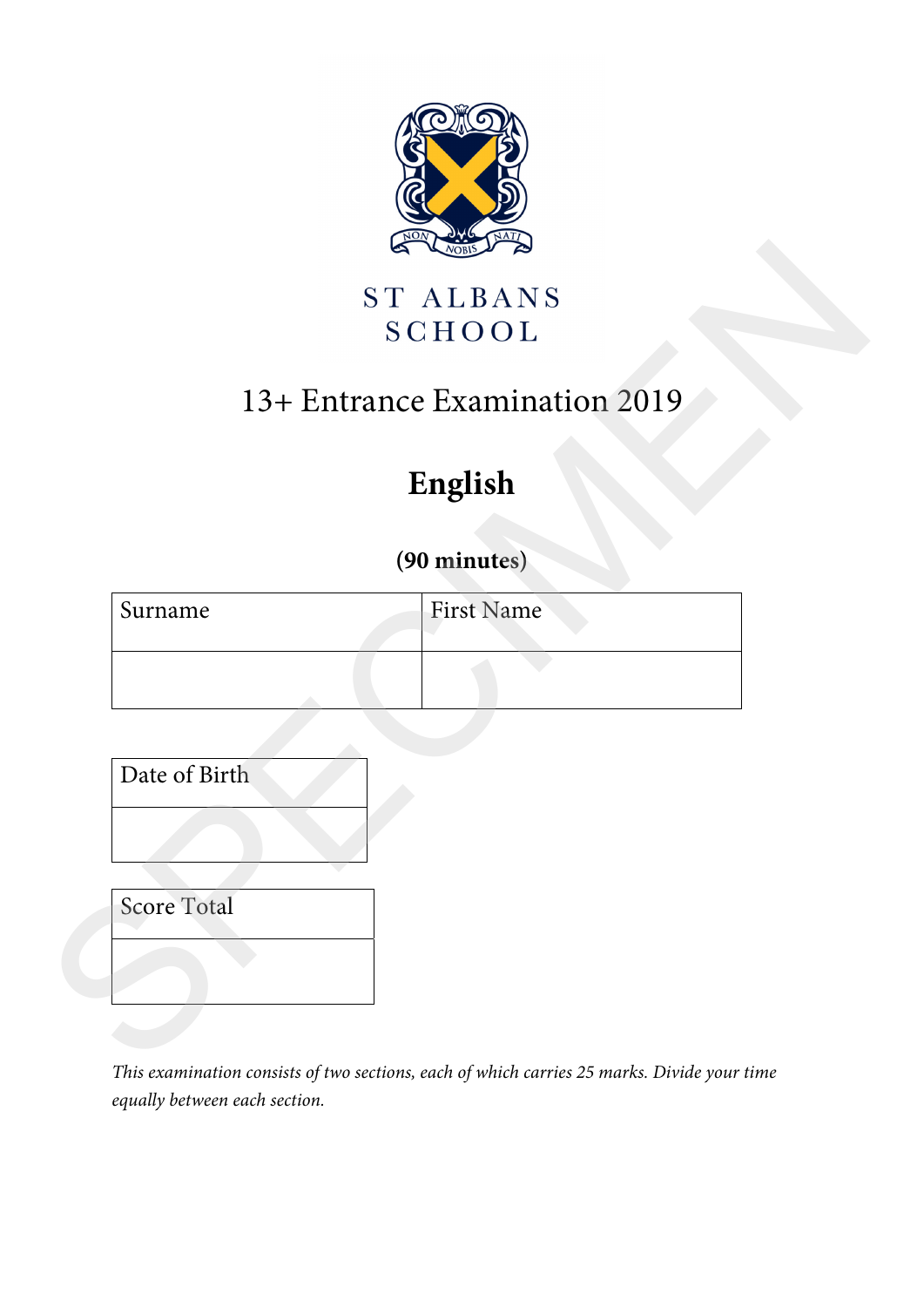WRITE YOUR ANSWERS TO EACH SECTION ON A SEPARATE PIECE OF PAPER. EVERY PIECE YOU USE MUST BE CLEARLY HEADED WITH THE TITLE OF THE PAPER AND YOUR FULL NAME

#### **SECTION A: READING (***Carbonel***, Barbara Sleigh; 1955)**

*The extract below is taken from a novel. A young girl called Rosemary has just bought a cat from a strange old woman. To her surprise, she has discovered that the cat, Carbonel, has magical powers and the ability to talk. In this extract, Carbonel is telling her that he may not be able to stay with her for very long.* 

#### **Read the passage and answer the questions which follow.**

"Can't stay?" said Rosemary in dismay. "But why? You're mine! I bought you with my own money!"

"For which, believe me, I shall be always grateful. But you are only fulfilling the prophecy."

5 "What prophecy? Oh, do explain!" said Rosie, bouncing with impatience so that the bed creaked. "I don't know what you are talking about!"

> "I said you had a lot to learn," said Carbonel coolly. "Sit still and I will try to explain. In the first place you thought you had bought a common witch's cat. Mind you, I'm not blaming you. A very natural mistake. You were not to know that I am a Royal Cat."

> "Gracious!" said Rosemary in a voice that squeaked with excitement. "But how did you…?"

"Don't interrupt," said Carbonel, "I'm telling you. I was stolen from my cradle when I was a mere kitten. There was a prophecy among my people that something like that would happen one day. SHE stole me. Always ambitious, she was, and nothing would satisfy her but a Royal Cat to run her errands and sit on her broom. Oh, she was a proud one in those days. Handsome they say she was once, too, though you wouldn't think so now." **SECTION A:**<br>
The extract below is taken in the story d, *b* points a Steight 1985)<br>
The extract below is taken from a novel A young girl caled Rosemary has just bought a cat<br>
from a strange old twoman, To her surprise, s

"How horrid of her to steal a kitten!" breathed Rosemary indignantly.

20 "Yes," said the cat, gazing out of the window with his great amber eyes, not as if he was looking at the roofs and chimneys, but as though he was seeing something quite different. "I was so young that my eyes were still blue, and my tail no longer than your little finger. But I knew the Royal Rules. I learnt 'em as soon as my eyes

10

15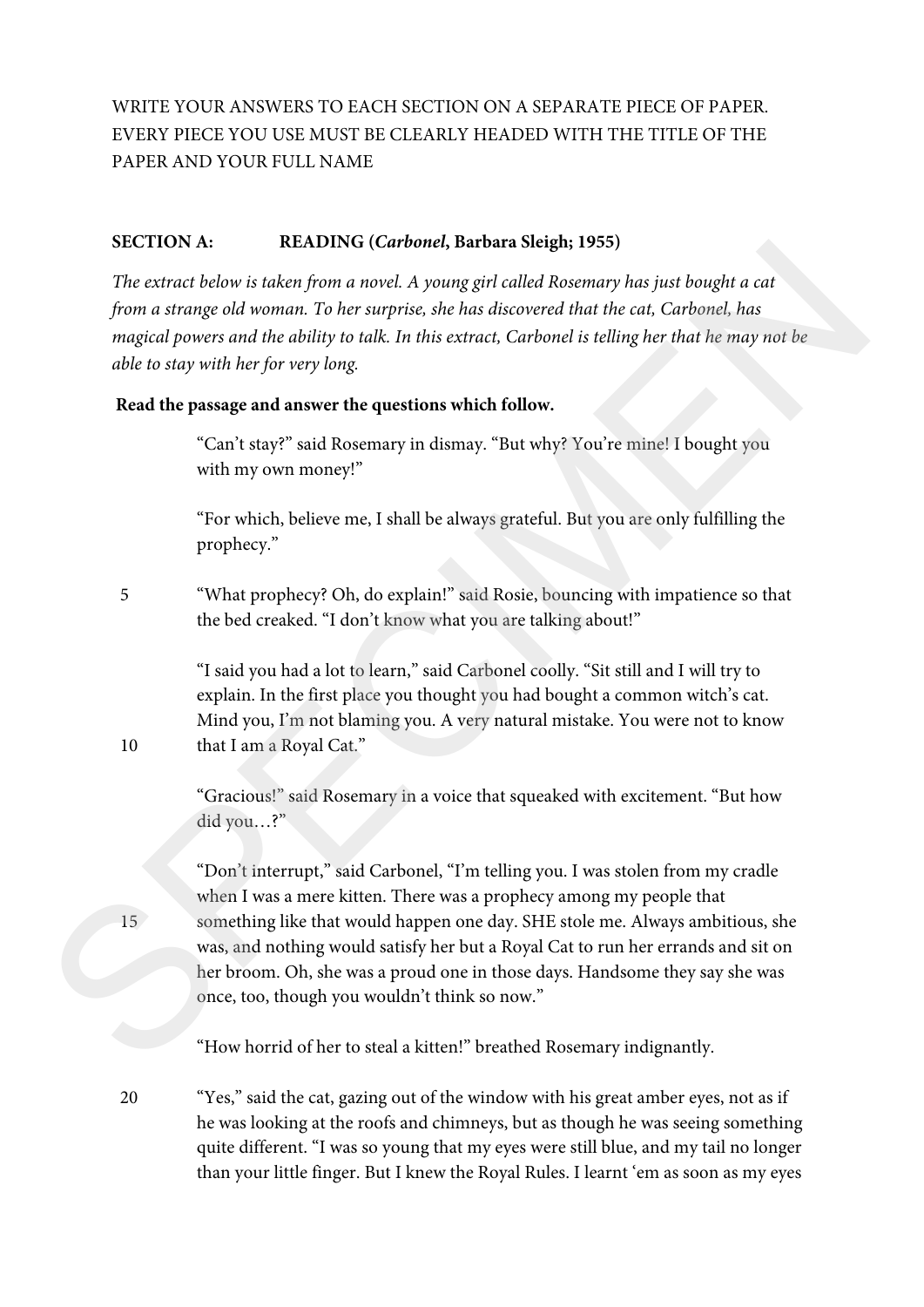25 were open. I can just remember my mother, a beautiful smoke grey Persian she was, saying to me: "My son," she used to say, "my little son, never forget you are a Prince. Behave like one, even if you do not feel like one or look like one." I never forgot her words, so I never lost my self-respect. Many's the time when I've been too hungry to sleep I've repeated the Rules over and over to myself, till at last I dropped off."

30 "Poor little kitten!" said Rosemary softly.

35

"But it had its moments," he went on. "I took to the broomstick business like a duck to water. Oh, those were the days, when you raced together through the tumbling sky, with the Milky Way cracking below, and the wind in your fur strong enough to tear the whiskers off you! Or leaping and plunging through the midnight sky with a host of others, and the earth twirling beneath you no bigger than a bobbin!" 20 The mind is momental, the went on. "Took to the broomstick business like a<br>
"But it lad its momenta," he was too, "took to the broomstick business like a<br>
duck to veater. Oh, these were the days, when you raced togethe

He was standing now with his back arched and bristling, making strange cat noises in his throat. It was growing dusk, and his eyes glowed hotly. Rosemary waited, a little awed, till the noises in his throat subsided, and then she put out a timid hand and stroked the bristling fur.

#### **Now answer in detail the following questions, writing in full sentences and using quotations as evidence for your views.**

1. Reread lines 1-6. Explain how Rosemary reacts to Carbonel's news and explain what the writer shows about her personality.

(5 marks)

2. Reread lines 13-18. What does the writing show about Carbonel's feelings towards the woman who stole him?

(5 marks)

3. Re-read lines 20-29. How does the writer present Carbonel's personality in this extract?

(5 marks)

4. Reread lines 31-36. How does the writer make this such an exciting and vivid description?

(5 marks)

5. How does the passage as a whole show the relationship between Rosemary and Carbonel?

(5 marks)